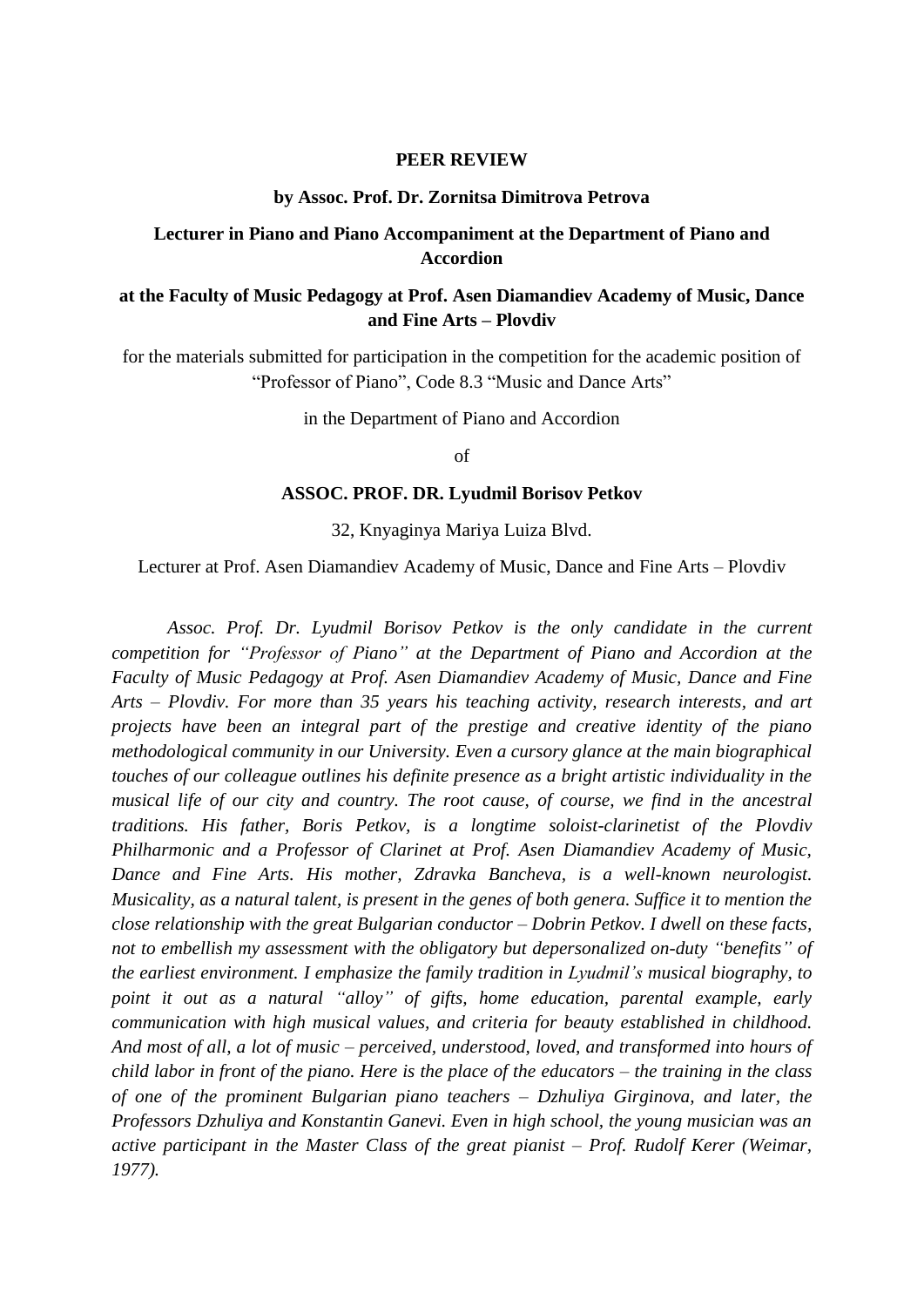*Anyone who knows Assoc. Prof. Dr. Lyudmil Petkov will agree that even the most detailed analysis of his creative nature will be filled with "white areas" of elusive, incomprehensible musical perspectives. The reason, in my opinion, is in his emphasized individuality, and his rare intellect, supported by broad philosophical and aesthetic competencies. And one more thing – in front of us is a bright freedom-loving, even voluntaristic artist and at the same time – a musician, captivated by the detail, and forming his concepts with meticulous precision. I share these observations with a conviction born of our repeated communication on stage. I have known Lyudmil's piano performances since I*  was a child. I attended his high school concerts at the Music School and through them I *"arranged" my young notions of the "Chopin type" pianists. This sound finesse and exquisitely flatteringly intimate style, the pianist still preserves as his "artistic brand". Today Assoc. Prof. Dr. Petkov is a multidisciplinary instrumentalist: soloist, accompanist, chamber musician, and genre improviser. He has a piano repertoire in a wide range of styles. All this is in favor of his pedagogical activities, both with students majoring in "Performing Arts – Classical Instruments" and with students majoring in "Pop and Jazz".*

*As for the Table with the minimum national requirements, it has been compiled correctly and completely – only with the most significant artistic manifestations of Assoc. Prof. Petkov. In a way typical of his laconic style, only activities that meet his own criteria for concert level or scientific contributions are included. Thus, many memorable performances remain out of the Table. Three recitals with Wolfgang Amadeus Mozart's Piano Sonatas (1st volume) and a joint recital with the Russian soprano Olga Seliverstova in the City of Verderonne (France) are mentioned as leading creative performances in the field of arts. I fully share what was written by Assoc. Prof. Dr. Lyudmil Petkov in the Author's report on the contribution of the sonata concerts. At a time like today, when the deficit of high spiritual messages is painfully felt, W. Mozart's Piano Sonatas are an invaluable source of sublimity and beauty, which rarely sound integral. These three recitals contain a clear educational code, overflowing with constructive emotions. In addition, the high artistic and instrumental characteristics of the sonatas are often closed in the regular educational cycle, and the concert podium undeservedly ignores them. Such a cause is inherently close to Lyudmil's artistic nature, so that with his inherent lightness and exquisite style, the colleague interprets "Mozart's piano style".*

*In group of Indicators B, item 7, Assoc. Prof. Petkov applies the printed book on the basis of his dissertation "Unknown and Rarely Performed Works for Piano Duo from the Period XVIII-XX Century – Historical and Performing Perspectives". I find this title useful and timely in relation to the learning process of pianist students majoring in "Performing Arts". Personally, I use the provided works and theoretical analyzes to update the repertoire of the students majoring in "Piano Duo". I believe that the publication has an indisputable contribution nature for several reasons. I will quote them according to the truthful wording of Assoc. Prof. Petkov:*

*It is a reliable reflection of the discovery, research, and presentation (for the first time in the country) of works for this specific ensemble, created by important composers of their time;*